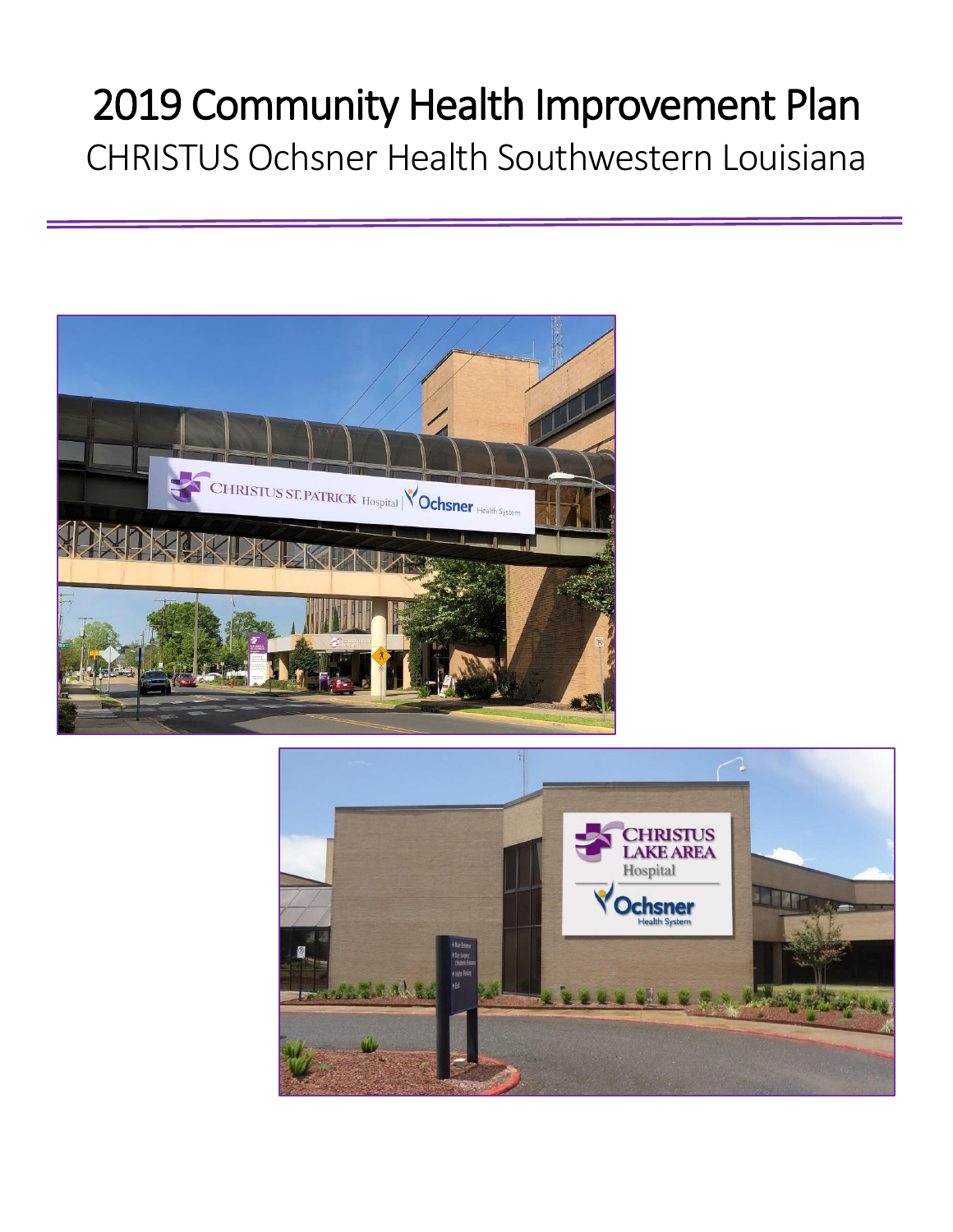## **Contents**

#### *About the Louisiana Public Health Institute (LPHI)*

LPHI, founded in 1997, is a statewide 501(c)(3) nonprofit and public health institute that translates evidence into strategy to optimize health ecosystems. Our work focuses on uncovering complementary connections across sectors to combine the social, economic, and human capital needed to align action for health. We champion health for people, within systems, and throughout communities, because we envision a world where everyone has the opportunity to be healthy. For more information, visit www.lphi.org.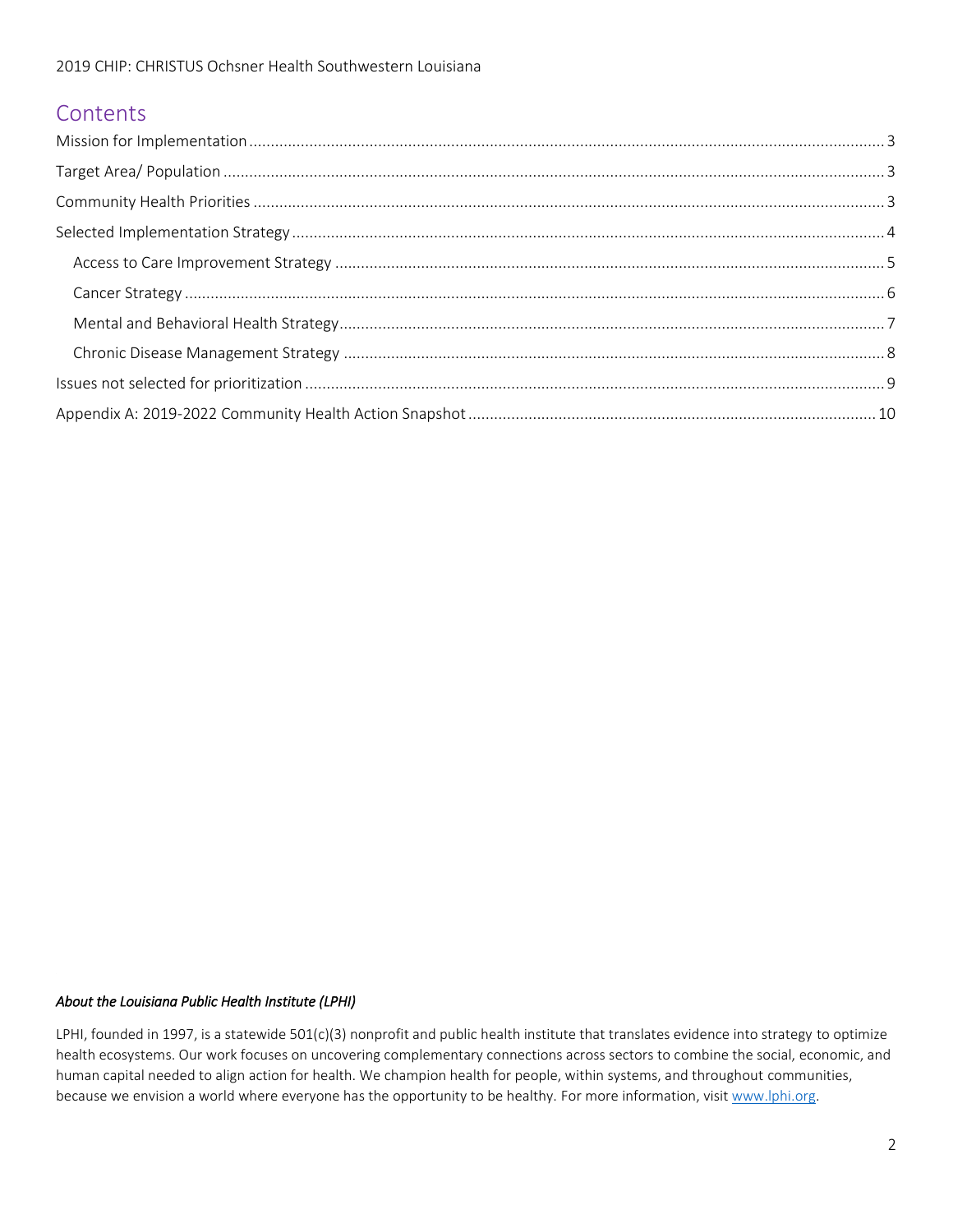# Mission for Implementation

CHRISTUS Ochsner Health Southwestern Louisiana currently manages two non-profit hospitals: CHRISTUS Ochsner St. Patrick Hospital and CHRISTUS Ochsner Lake Area Hospital. Founded on the mission "to extend the healing ministry of Jesus Christ," CHRISTUS Health's vision is to be a leader, a partner, and an advocate in creating innovative health and wellness solutions that improve the lives of individuals and communities so that all may experience God's healing presence and love.

As part of their mission and to meet [federal IRS 990H requirements,](https://www.irs.gov/forms-pubs/about-schedule-h-form-990) CHRISTUS Health contracted with the Louisiana Public Health Institute (LPHI) to conduct and document the community health needs assessment (CHNA) and community health improvement plan (CHIP) reports.<sup>1</sup> The requirements imposed by the IRS for tax-exempt hospitals includes conducting a CHNA every three years and to adopt an implementation strategy to meet the community health needs identified through the assessment.<sup>2</sup>

This report is the companion piece to the 2019 Community Health Needs Assessment and serves as the 2019 Community Health Improvement Plan. The CHIP builds upon the CHNA findings by detailing how CHRISTUS Ochsner Southwest Louisiana intends to engage partner organizations and other local resources to respond to the priority health needs identified in the CHNA. It identifies a clear set of goals, actions, and interim benchmarks to monitor progress.

# Target Area/ Population

Given that the CHRISTUS Health Southwestern Louisiana region serves patients primarily from the following 5-parish region, it made the most sense to define the community assessed in this process by the same region. Both CHRISTUS Ochsner St. Patrick Hospital and CHRISTUS Ochsner Lake Area Hospital are located in Lake Charles, LA and serve patients from the following 5-parishes.



The target population for many of the implementation strategies discussed in this report are dependent upon the priority areas of focus and will vary from patient groups to specific neighborhoods and communities within these parishes.

CHRISTUS Ochsner Health Southwestern Louisiana Parishes

Allen Beauregard | Calcasieu | Cameron | Jefferson Davis

# Community Health Priorities

A validation meeting, facilitated by LPHI in January 2019, provided facility staff and community partners an overview of the community's major concerns from the quantitative and qualitative findings described in the 2019 Community Health Needs Assessment (see separate document). Major concerns included those that were 1) substantiated through the quantitative analysis and/ or 2) brought up at least 3 times during interviews and/ or the focus group. These specific concerns were bucketed into 8 priority areas. Over 20 participants, including key CHRISTUS Ochsner SWLA staff and external community partners, validated and ranked health priorities in the region using a polling software at the validation meeting. The ranking results are listed below:

 $\overline{\phantom{a}}$ <sup>1</sup> All statements and opinions herein were expressed by key informants and focus group participants and do not necessarily represent the viewpoints and opinions of LPHI or its contractors.

 $2$  Hospital organizations use Form 990, Schedule H, Hospitals, to provide information on the activities and community benefit provided by its hospital facilities and other non-hospital health care facilities, which is separate from this report.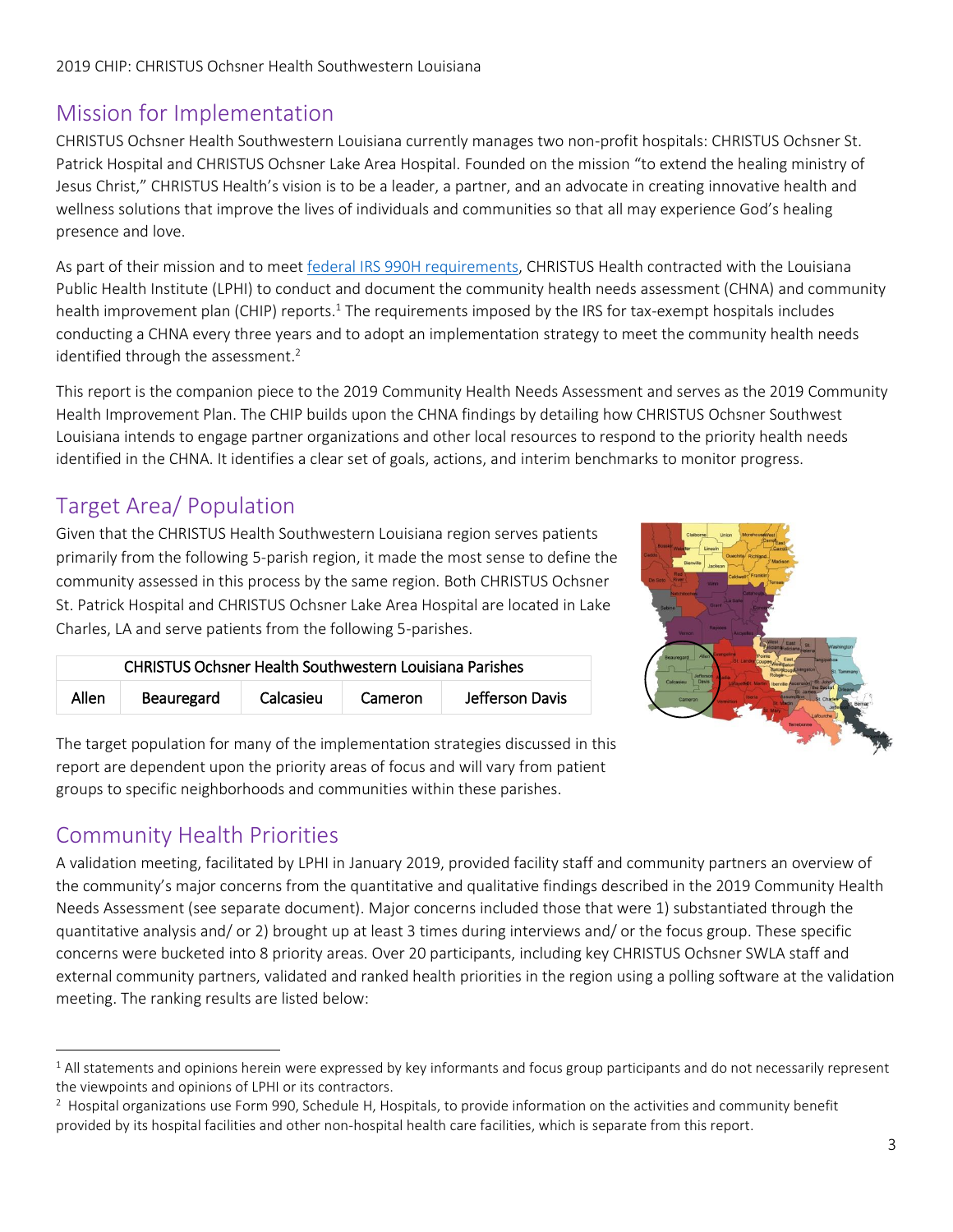- 1. Mental and behavioral health
- 2. Social determinants
- 3. Access to care
- 4. Chronic disease
- 5. Cancer
- 6. Stroke
- 7. Sexually transmitted infections
- 8. Infant death

CHRISTUS Ochsner Health Southwestern Louisiana leadership and their community benefit team used the information presented at the validation meeting, along with the ranking conducted by participants, to determine the four focal priorities the ministry will address over the next three years through the upcoming 2019 Community Health Improvement Plan (CHIP). To maximize and leverage resources, community benefit efforts will focus on the following:



# Selected Implementation Strategy

Presented in this section are a series of implementation strategies containing the actions and anticipated outcomes CHRISTUS Ochsner St. Patrick Hospital and CHRISTUS Ochsner Lake Area Hospital will undertake in the upcoming threeyear period to respond to the four priority health issues:

- Access to Care
- Cancer
- Chronic Disease
- Mental and Behavioral Health

Appendix A depicts a detailed snapshot of the implementation strategy for each facility including resources, partners, and measurements for change.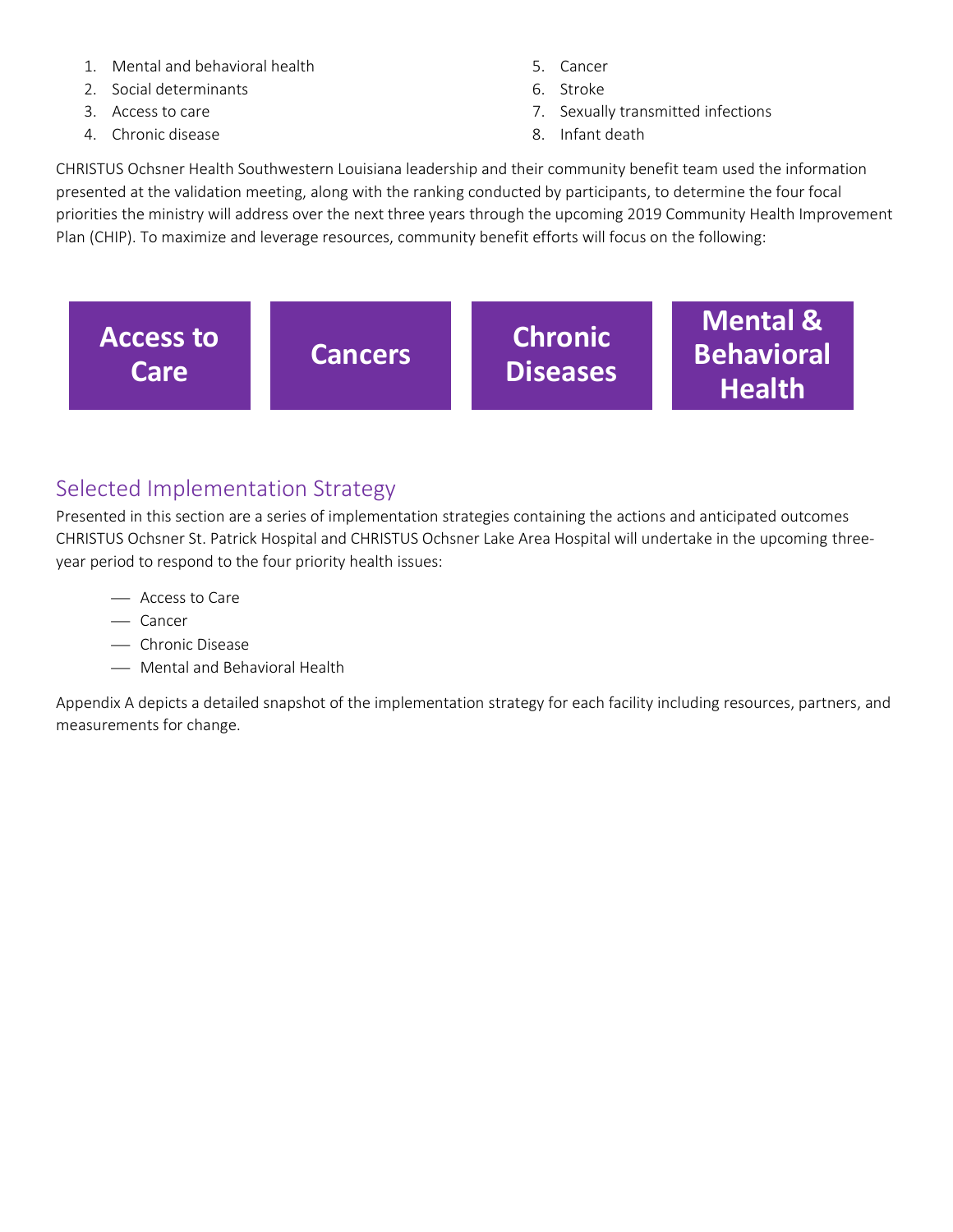# Access to Care Improvement Strategy

CHRISTUS Ochsner Southwestern Louisiana will increase access to care in the region by collaborating with local providers, utilizing community health worker model, focus on recruitment, and continuing to support five School Based Health Centers (SBHCs).

| <b>Major Actions</b>                                                                                                                                                                                    | Sub-actions                                                                                                                                                                                                                                                                                                                                                                                                                                                                                                                                                                                                                                         |
|---------------------------------------------------------------------------------------------------------------------------------------------------------------------------------------------------------|-----------------------------------------------------------------------------------------------------------------------------------------------------------------------------------------------------------------------------------------------------------------------------------------------------------------------------------------------------------------------------------------------------------------------------------------------------------------------------------------------------------------------------------------------------------------------------------------------------------------------------------------------------|
| Ensure people have access to<br>appropriate level of care that<br>meets their needs                                                                                                                     | Expand referral relationships with SWLA Center for Health Services and others<br>1.<br>through coordination meetings, utilizing CHW model, and other means as<br>necessary<br>Anticipated outcome: Establishing strong referral relationships and processes will<br>improve care coordination and patients' access to appropriate services in their                                                                                                                                                                                                                                                                                                 |
|                                                                                                                                                                                                         | community, regardless of their ability to pay.                                                                                                                                                                                                                                                                                                                                                                                                                                                                                                                                                                                                      |
| Reduce frequent non-<br>emergent emergency<br>department (ED) revisits for<br>5% of hypertension patients<br>among low-income<br>populations by improving<br>access to appropriate care<br>alternatives | 1. CHWs will contact and assist all discharged patients that do not have medical<br>home<br>2. Hospital facilities (starting with St. Patrick) will institute IT platform for CHW<br>follow-up to track whether patient referrals were completed<br>Anticipated outcomes: Utilizing a CHW model and new IT platform will improve<br>effectiveness of care coordination between service providers. By placing patients with<br>a local Medical Home and improving care coordination patients will be more aware of<br>where and how to seek appropriate care reducing number of non-emergent ED revisits<br>for the cohort of hypertensive patients. |
| Address physician and other<br>provider shortages as defined<br>by needs assessment to<br>overcome gaps in service                                                                                      | Develop a timeline and recruitment strategy for open positions<br>1.<br>Onboard physicians and other providers<br>2.<br>Anticipated outcomes: Addressing provider shortages, as identified in the needs<br>assessment, will increase the number of services available to more patients.                                                                                                                                                                                                                                                                                                                                                             |
| Five School Based Health<br>Centers (SBHCs) will provide<br>health services to at-risk/low<br>income/underserved<br>students enrolled in health<br>centers.                                             | Each SBHC will meet identified productivity goals for serving low-income/<br>1.<br>underserved students.<br>Anticipated outcomes: Students who do not have routine access to care will receive<br>needed physical and mental health care in SBHCs.                                                                                                                                                                                                                                                                                                                                                                                                  |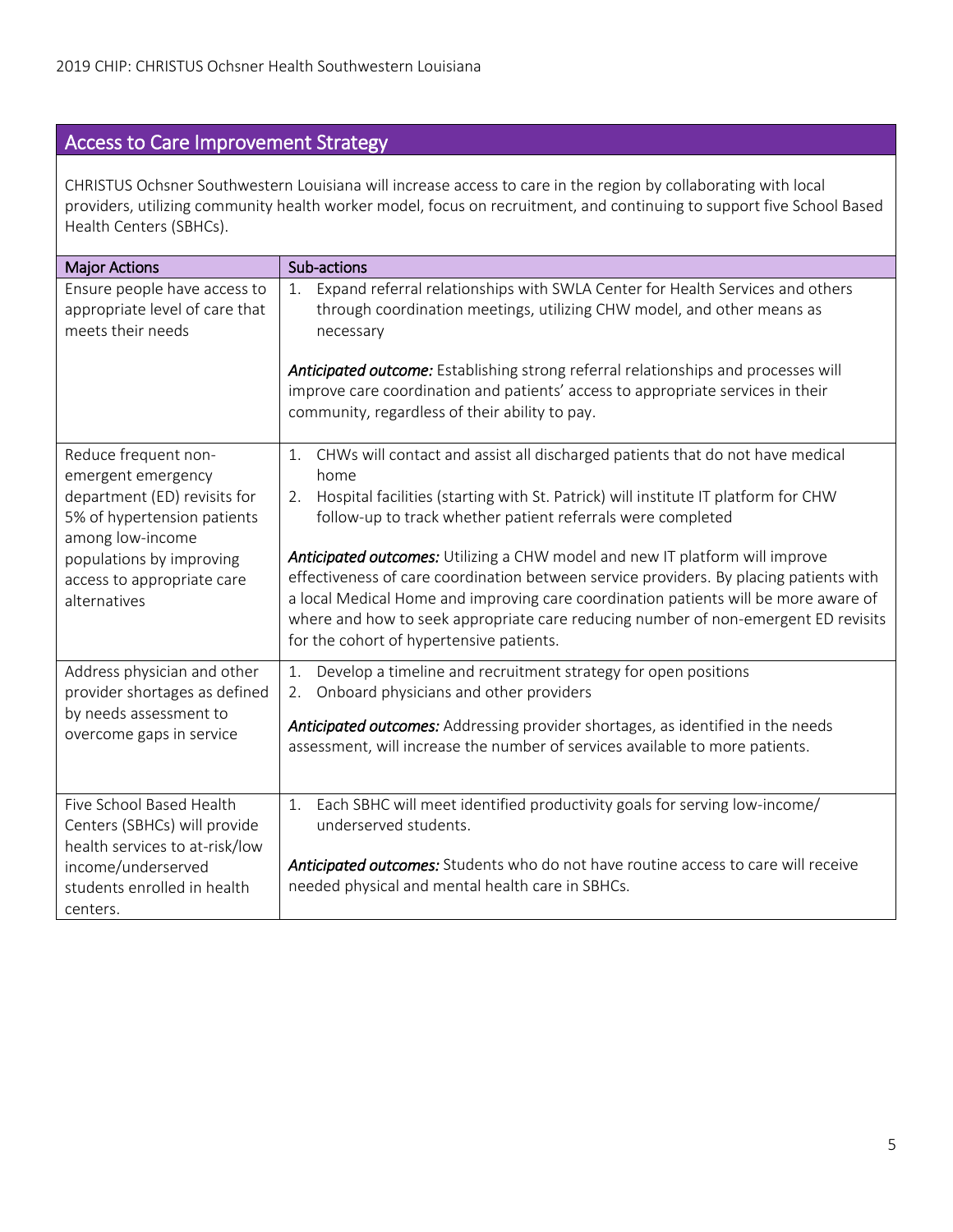# Cancer Strategy

CHRISTUS Ochsner Southwestern Louisiana will increase access to and enhance existing oncological services and prevention activities in SWLA region specifically targeting colorectal, breast, lung and prostate cancers.

| <b>Major Actions</b>             | Sub-actions                                                                                                                                                           |
|----------------------------------|-----------------------------------------------------------------------------------------------------------------------------------------------------------------------|
| Provide nurse navigation and     | Conduct weekly multi-disciplinary huddles to address barriers to care<br>1.                                                                                           |
| support groups for               | Provide nurse navigation for oncological patients<br>2.                                                                                                               |
| oncological patients             | Provide support groups<br>3.                                                                                                                                          |
|                                  | Anticipated outcome: Increasing services and addressing barriers will promote better<br>physical and mental outcomes for oncological patients.                        |
| Work with American Cancer        | Coordinate with organizations, community coalition and/or others to support the<br>1.                                                                                 |
| Society, clinicians, and         | passage of a local smoke-free ordinance and cancer prevention community                                                                                               |
| programs supported by            | activities                                                                                                                                                            |
| Louisiana Smoking Cessation      | 2. Conduct screenings                                                                                                                                                 |
| Trust to advance cancer          |                                                                                                                                                                       |
| prevention efforts within the    | Anticipated outcomes: Expanding CHRISTUS Ochsner Southwestern Louisiana's role in<br>cancer prevention activities through increased partnerships, screenings, and the |
| community                        | support of smoke-free initiatives will contribute to the collective capacity in Southwest                                                                             |
|                                  | Louisiana to promote cancer prevention.                                                                                                                               |
| Connect with area businesses     | Offer three cancer screenings annually (such as for prostate, lung and skin cancer)<br>1.                                                                             |
| and community organizations      | along with navigation for appropriate follow-up                                                                                                                       |
| to provide cancer screening      |                                                                                                                                                                       |
| and prevention education         | Anticipated outcomes: Providing more cancer screenings with navigation will increase<br>early detection and support patients needing follow-up.                       |
| materials                        |                                                                                                                                                                       |
| Increase patient access to       | Offer health risk assessments to broad community. Fifteen percent (15%) of<br>1.                                                                                      |
| clinical trials, counseling, and | patients identified as moderate to high-risk will be referred for further genetic                                                                                     |
| education                        | counseling/testing.                                                                                                                                                   |
|                                  | Provide counseling and education to approximately 230 high risk patients annually<br>2.                                                                               |
|                                  |                                                                                                                                                                       |
|                                  | Anticipated outcomes: Increased referrals for genetic counseling and testing for<br>moderate to high-risk patients. Increased counseling and education for high-risk  |
|                                  | patients. Increased testing, counseling, and education will result in increased detection                                                                             |
|                                  | and improved access to treatment, ultimately contributing to a reduction in cancer                                                                                    |
|                                  | mortality rates.                                                                                                                                                      |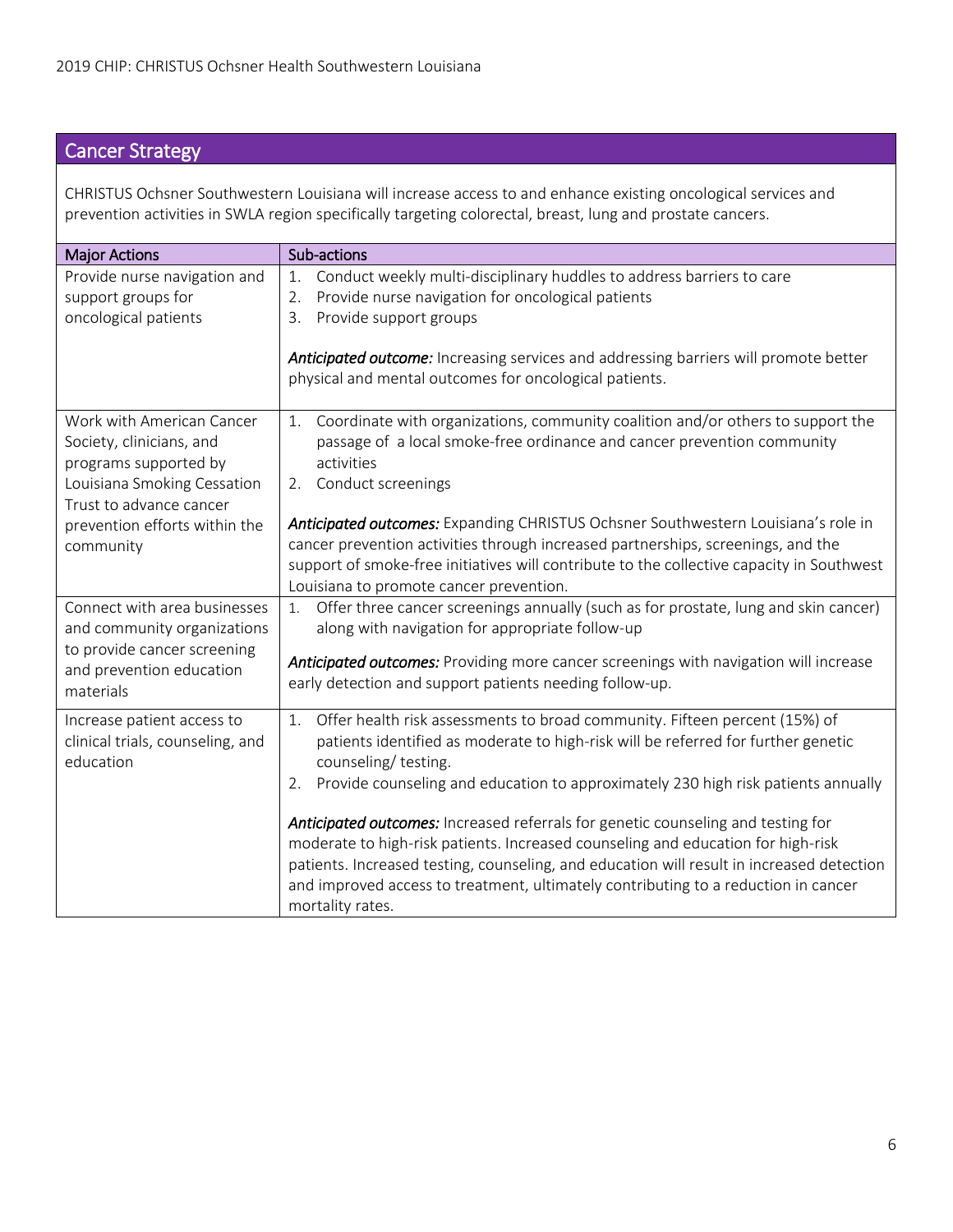# Mental and Behavioral Health Strategy

CHRISTUS Ochsner Southwestern Louisiana will explore partnerships and strategies to improve the accessibility of mental and behavioral health services and resources. St. Patrick Hospital will continue to provide 24-hour emergency access center and interdisciplinary mental health care.

| <b>Major Actions</b>                                                                    | Sub-actions                                                                                                                                                                                                                                                                               |
|-----------------------------------------------------------------------------------------|-------------------------------------------------------------------------------------------------------------------------------------------------------------------------------------------------------------------------------------------------------------------------------------------|
| Provide interdisciplinary care<br>led by nursing staff<br>specifically designed for the | Utilize 15-bed adult in-patient unit for the uninsured and underinsured designed<br>1.<br>for mental health as well as dual diagnoses                                                                                                                                                     |
| adult population between<br>ages of 21-64                                               | Anticipated outcome: Un/underinsured adults will receive mental and behavioral health<br>care on site.                                                                                                                                                                                    |
| Provide interdisciplinary care<br>led by nursing staff specially                        | Utilize 10-bed inpatient unit designed to deliver interdisciplinary care to those over<br>1.<br>the age of 65                                                                                                                                                                             |
| designed to deliver care to<br>those over age 65                                        | Anticipated outcomes: Appropriate mental health care is provided to the elderly<br>population.                                                                                                                                                                                            |
| Provide 24-hour access<br>center located in the<br><b>Emergency Department for</b>      | Each patient with a psychiatric diagnosis or problem is assessed for appropriate<br>1.<br>placement                                                                                                                                                                                       |
| patients that present with<br>psychiatric diagnosis                                     | Anticipated outcomes: Patients suffering with mental health issues can remain in<br>access center under care of providers until they are placed in appropriate longer-term<br>care.                                                                                                       |
| The five SBHCs will conduct<br>mental health screenings                                 | LCSW evaluates 100% of students seen that are identified with behavioral<br>$\mathbf{1}_{\cdot}$<br>concerns                                                                                                                                                                              |
| provided by LCSW and/or LPC                                                             | 2. Students are counseled on site and/or referred as needed                                                                                                                                                                                                                               |
|                                                                                         | Anticipated outcomes: Students suffering with mental health issues will be assessed<br>and provided counseling (and/or referrals) as appropriate.                                                                                                                                         |
| In coordination with                                                                    | Form committee (5-8 people) to develop plan.<br>1.                                                                                                                                                                                                                                        |
| community partners, develop<br>a plan addressing lack of<br>access to substance abuse   | Facilitate meetings as needed (bi-monthly or quarterly)<br>2.<br>Identify current community resources that address substance abuse and gaps<br>3.                                                                                                                                         |
| treatment and services                                                                  | Anticipated outcomes: The ministry will have a baseline understanding of the existing<br>substance abuse services in the region allowing them to realistically plan with partners,<br>leverage resources to fill gaps, and better meet the growing need for substance abuse<br>treatment. |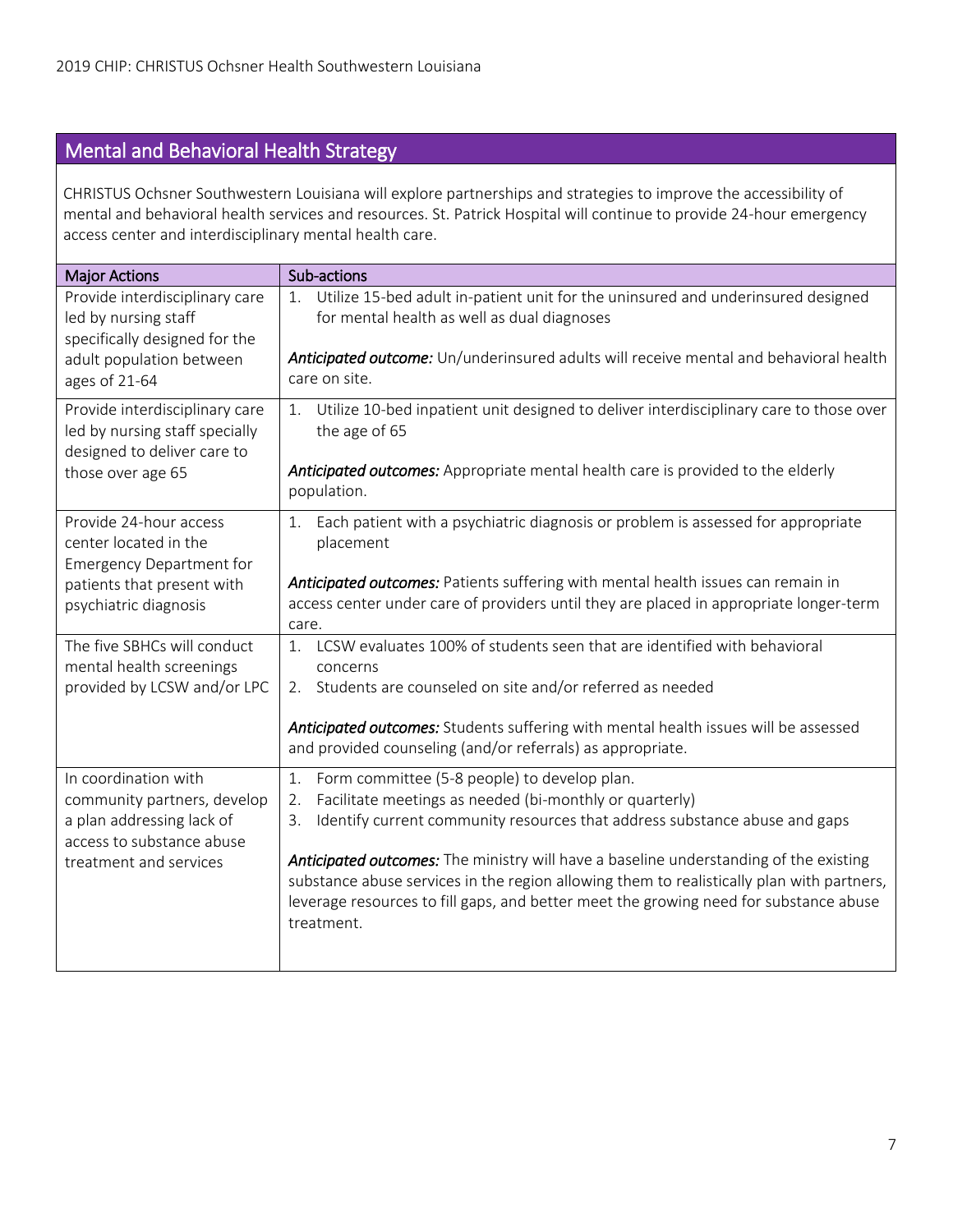### Chronic Disease Management Strategy

CHRISTUS Ochsner Southwestern Louisiana will provide opportunities in the community for prevention activities, education, and direct services through the five SBHCs, the Cardiac Rehabilitation program, and Live Well seminars.

| <b>Major Actions</b>                                                                    | Sub-actions                                                                                                                                                                                                                                                                                                                                                      |
|-----------------------------------------------------------------------------------------|------------------------------------------------------------------------------------------------------------------------------------------------------------------------------------------------------------------------------------------------------------------------------------------------------------------------------------------------------------------|
| The five SBHCs provide<br>education designed to<br>address obesity through              | Provide individualized diet and exercise education to all students with a BMI score<br>1 <sub>1</sub><br>of 35 or greater at the SBHCs                                                                                                                                                                                                                           |
| encouraging exercise and<br>healthy eating habits                                       | Anticipated outcome: Through increased education and guidance, students with high<br>BMI will better understand how to lead a healthy lifestyle.                                                                                                                                                                                                                 |
| Cardiac Rehabilitation<br>Program will continue to                                      | Maintain Cardiac Rehabilitation Program at St. Patrick Hospital<br>1.                                                                                                                                                                                                                                                                                            |
| focus on healthy lifestyles to<br>reduce possibility of<br>reoccurrence of heart issues | Anticipated outcomes: Increase knowledge and promote behavior change to reduce<br>reoccurrence of heart issues.                                                                                                                                                                                                                                                  |
| Increase appropriate<br>prevention activities for<br>students                           | The five SBHCs provide screenings (blood pressure, STD, vision/hearing, diabetes,<br>1.<br>obesity, and depression), comprehensive physicals, immunizations, and education<br>to 70% of students enrolled in school as defined by Louisiana Office of Public<br>Health's Adolescent School Health Program (ASHP).                                                |
|                                                                                         | Anticipated outcomes: Ninety percent (90%) of students served will receive a<br>screening. Twenty percent (20%) of students served will have a comprehensive<br>physical. Eighty percent (80%) of students served are meeting required immunizations.<br>One hundred percent (100%) of students served will be referred to an appropriate<br>provider as needed. |
| Continue Live Well Seminars<br>focused on women's health                                | Deliver four health workshops, featuring popular keynote speakers and including<br>1.<br>education materials and free screenings, to women in the community through<br>Lake Area Hospital<br>Use contact information collected from seminar attendees to conduct ongoing<br>2.                                                                                   |
|                                                                                         | outreach to women, promoting improved health behaviors year-round<br>Anticipated outcomes: Increase education and activities encouraging healthy lifestyle<br>with over 800 female participants.                                                                                                                                                                 |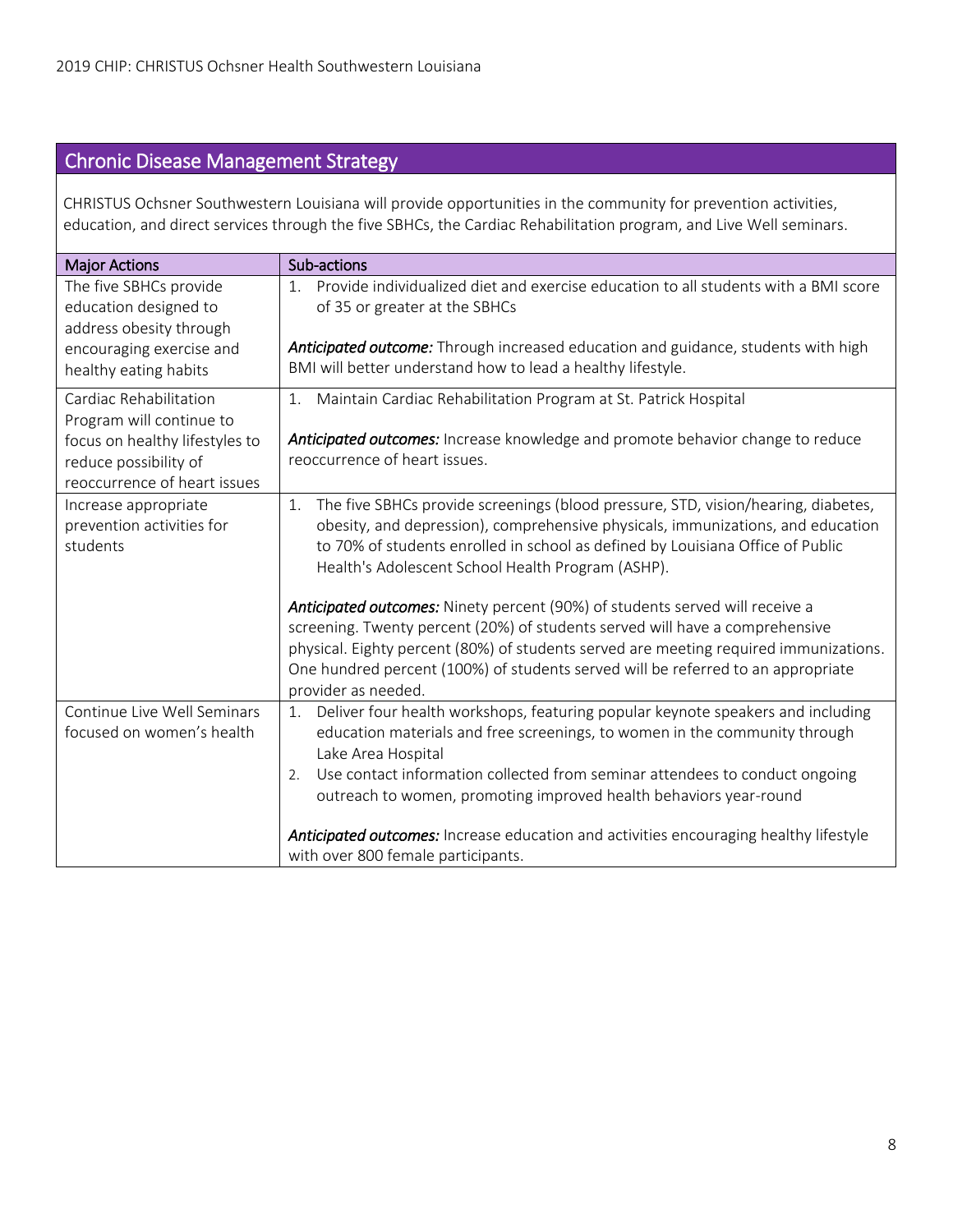# Issues not selected for prioritization

To maximize any resources available for the priority areas listed above, the Community Benefit Team determined that the following issues would not be explicitly included in their community health improvement plan (CHIP):

- Social Determinants
- Sexually Transmitted Infections
- Stroke
- Infant Death

While all four areas are community concerns, it was determined that there are other health care facilities and organizations in the region who are better equipped to lead efforts to address these needs or have designated resources at their disposal to specifically address these needs in the immediate future.

In the case of the social determinants, the stakeholders feel other entities are in better position to lead the work. The Region V Office of Public Health (OPH) has a task force of Community Leaders addressing sexually transmitted diseases of which the SWLA Ministry participates. In December 2018, CHRISTUS Ochsner St. Patrick Hospital received Advanced Certification as a Primary Stroke Center from The Joint Commission. CHRISTUS Ochsner Lake Area Hospital has a Level III Neonatal Unit and works in collaboration with OPH and other providers in addressing infant death. These collaborations will continue as an ongoing strategy.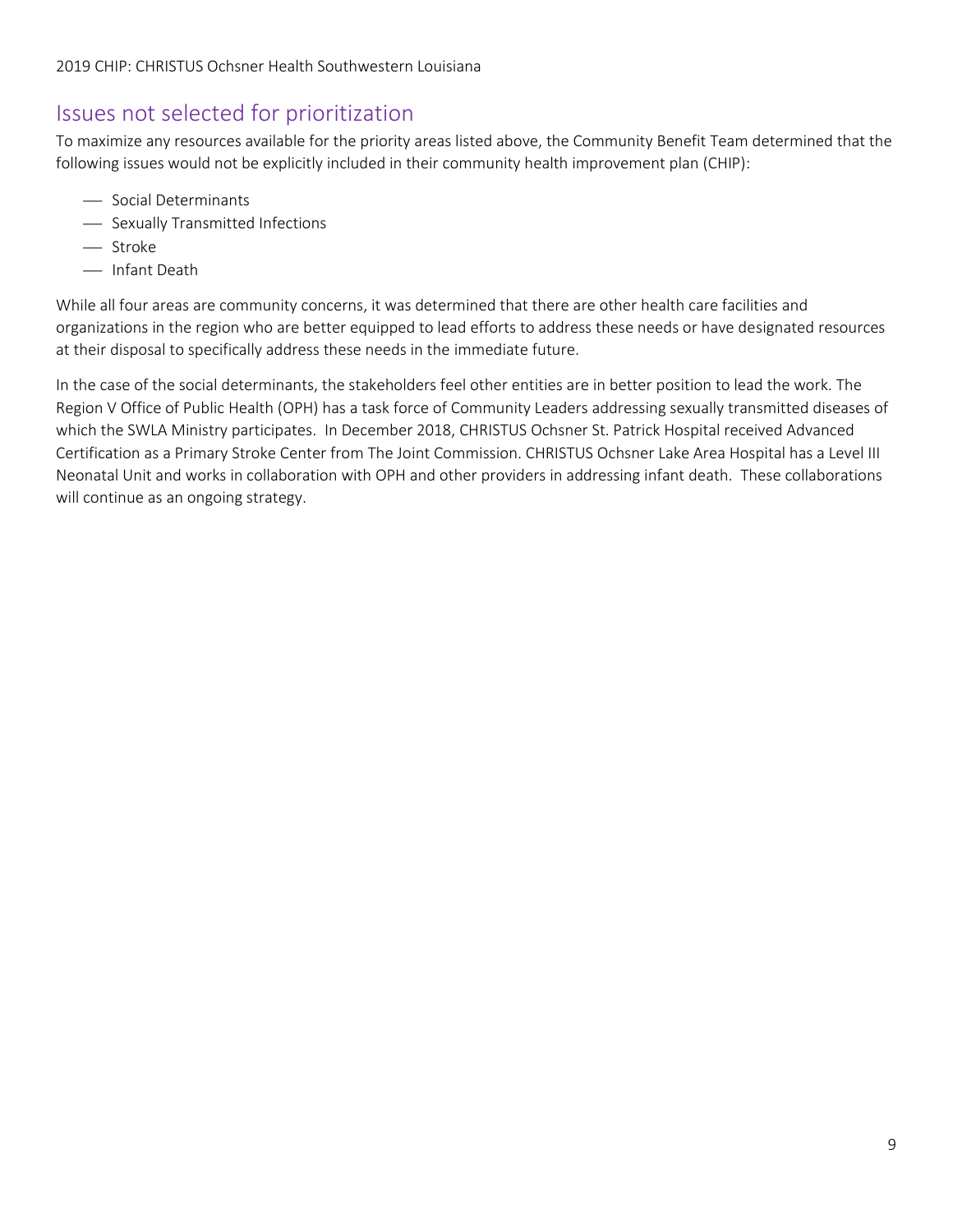# Appendix A: 2019-2022 Community Health Action Snapshot

### CHRISTUS Ochsner Southwest Louisiana CHRISTUS Ochsner St. Patrick Hospital & CHRISTUS Ochsner Lake Area Hospital

### Health Need 1: Access to Care

Priority Strategy: Increase access to appropriate care in the region by collaborating with local providers, utilizing community health worker model, focus on recruitment, and continue to support five School Based Health Centers (SBHCs).

- 1. Increased access to appropriate care, services, and follow-up.
- 2. Improved care coordination.
- 3. Reduction in non-emergent ED visits for hypertension patients.

| <b>Access to Care</b>                                                                                                      |                                                                                                                                                                                  |                                                                                                                                        |                                               |                                       |                                                                                                                                                                                                                        |  |
|----------------------------------------------------------------------------------------------------------------------------|----------------------------------------------------------------------------------------------------------------------------------------------------------------------------------|----------------------------------------------------------------------------------------------------------------------------------------|-----------------------------------------------|---------------------------------------|------------------------------------------------------------------------------------------------------------------------------------------------------------------------------------------------------------------------|--|
| Objectives                                                                                                                 | <b>Actions</b>                                                                                                                                                                   | Partners/Resources                                                                                                                     | Lead                                          | Time frame                            | How will it be measured?                                                                                                                                                                                               |  |
| 1. Ensure people have<br>access to appropriate<br>level of care that meets<br>their needs<br>Facilities: Both              | Expand referral<br>relationships with<br>SWLA Center for<br>Health Services and<br>others through<br>coordination<br>meetings, utilizing<br>CHWs, and other<br>mean as necessary | Ochsner CHRISTUS<br>Physician Network;<br>SWLA Center for<br>Health Service;<br><b>CHRISTUS Health</b><br>CHW Model:<br>Care Mgmt Team | Joy Huff-<br>Martin                           | On-going                              | • # monthly meetings<br>held with SWLA Center<br>for Health Services<br>• # of referrals made to<br>SWLA Center for Health<br>Services<br>• # of patients with CHW<br>assists<br>• # placed with care<br>alternatives  |  |
| 2. Reduce frequent non-<br>emergent emergency<br>department (ED) revisits<br>for 5% of hypertension<br>patients among low- | CHW will contact<br>and assist all<br>discharged patients<br>who do not have<br>medical home                                                                                     | Ochsner CHRISTUS<br>Physician Network;<br>SWLA Center for<br>Health Service;<br><b>CHRISTUS Health</b><br>CHW Model;<br>Care Mgmt Team | Joy Huff-<br>Martin &<br>Care<br>Mgmt<br>Team | Ongoing                               | • Reduction in % of<br>unnecessary ED revisits<br>for identified population<br>with hypertension                                                                                                                       |  |
| income populations by<br>improving access to<br>appropriate care<br>alternatives<br>Facilities: Initially St.<br>Patrick   | Institute IT<br>platform of CHWs<br>follow-up to<br>whether referral<br>was complete                                                                                             | Ochsner CHRISTUS<br>Physician Network;<br>SWLA Center for<br>Health Service:<br><b>CHRISTUS Health</b><br>CHW Model;<br>Care Mgmt Team | Joy Huff-<br>Martin &<br>Care<br>Mgmt<br>Team | Assessment<br>$period - 36$<br>months | • IT platforms assessed<br>and instituted<br>• Both facilities are<br>connected to IT<br>platform<br>• Data sharing agreement<br>signed with FQHC<br>• % of hypertension<br>patient cohort with<br>completed referrals |  |
| 3. Hospitals will address<br>physician and other<br>provider shortages as<br>defined by needs                              | Develop a timeline<br>to execute<br>recruitment<br>strategy for open<br>positions                                                                                                | Ochsner Health<br>System                                                                                                               | Kevin<br>Holland                              | 2019-2021                             | • Timeline and<br>recruitment/retention<br>strategy developed                                                                                                                                                          |  |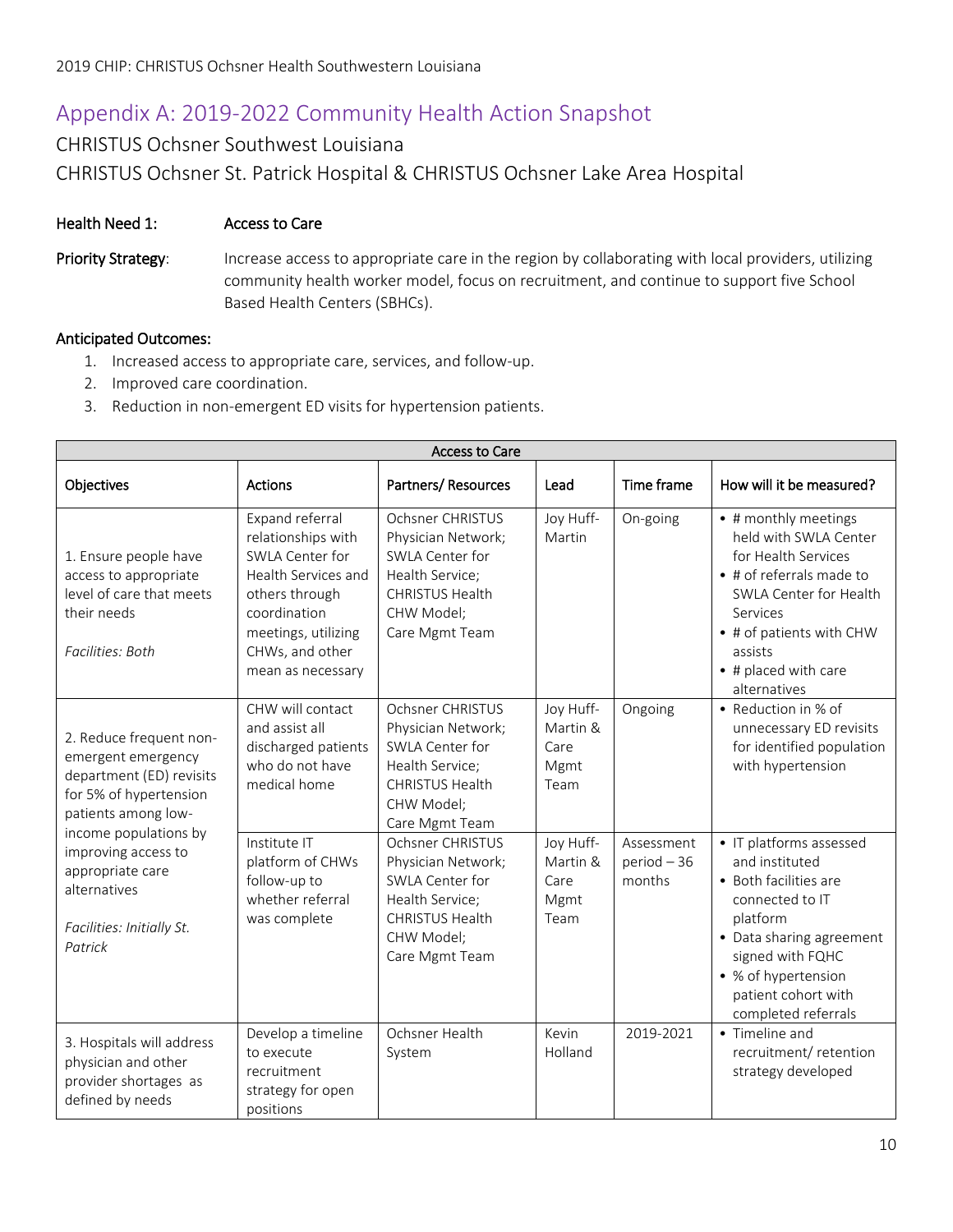### 2019 CHIP: CHRISTUS Ochsner Health Southwestern Louisiana

| assessment to overcome<br>gaps in service<br>Facilities: Both                                                                                                                                    | On-board<br>physicians and/or<br>other providers                                   | Ochsner Health<br>System                               | Kevin<br>Holland    | 2020-2021                  | • # Physicians and other<br>providers recruited and<br>on-boarded                                                     |
|--------------------------------------------------------------------------------------------------------------------------------------------------------------------------------------------------|------------------------------------------------------------------------------------|--------------------------------------------------------|---------------------|----------------------------|-----------------------------------------------------------------------------------------------------------------------|
| 4. Five School Based<br>Health Centers (SBHCs)<br>will provide health<br>services to at-risk/low<br>income/underserved<br>students enrolled in<br>health centers.<br><b>SWLA Ministry: SBHCs</b> | Each SBHC will<br>meet identified<br>productivity goals<br>for seeing<br>students. | Adolescent School<br>Health Program<br>SBHC associates | Joy Huff-<br>Martin | Annually by<br>school year | • # students seen by NP<br>or RN<br>• # students seen by<br>LCSW/LPC<br>• % of productivity goals<br>met by each SBHC |

### Health Need 2: Cancer

Priority Strategy: Increase access to and enhance existing oncological services and screening activities in SWLA region, specifically targeting colorectal, breast, lung, and prostate cancers.

- 1. Increased access to cancer screenings and services, including nurse navigation and genetic testing.
- 2. Increased involvement in cancer prevention efforts in SWLA communities.
- 3. Long-term reduction in cancer morbidity and mortality rates in SWLA region targeting colorectal, breast, lung, and prostate cancers.

| Cancer                                                                                                                                                           |                                                                                                                                                        |                                                                   |                          |               |                                                                                                        |  |
|------------------------------------------------------------------------------------------------------------------------------------------------------------------|--------------------------------------------------------------------------------------------------------------------------------------------------------|-------------------------------------------------------------------|--------------------------|---------------|--------------------------------------------------------------------------------------------------------|--|
| Objectives                                                                                                                                                       | Actions                                                                                                                                                | Partners/<br><b>Resources</b>                                     | Lead                     | Time<br>frame | How will it be measured?                                                                               |  |
| 1. Provide nurse<br>navigation and support                                                                                                                       | Weekly multi-disciplinary<br>huddles to address barriers<br>to care                                                                                    | Navigators                                                        | Dawn<br>Matte            | On-going      | • # of multidisciplinary<br>huddles to address<br>barriers to care                                     |  |
| groups to oncological<br>patients<br>Facilities: Both                                                                                                            | Provide nurse navigation<br>for oncological patients                                                                                                   | Navigators                                                        | Dawn<br>Matte            | On-going      | • # of patients navigated<br>• # of patients assisted<br>by navigator that need<br>it                  |  |
|                                                                                                                                                                  | Provide support groups                                                                                                                                 | Navigators                                                        | Dawn<br>Matte            | On-going      | • # of support groups<br>held<br>$\bullet$ # of attendees                                              |  |
| 2. Work with American<br>Cancer Society, clinicians,<br>and programs supported<br>by Louisiana Smoking<br>Cessation Trust to advance<br>efforts within community | Coordinate with TFL.<br>healthy community<br>coalition, or others to<br>support passing of a local<br>smoke-free ordinance and<br>community activities | City of Lake<br>Charles<br>Cancer<br>Committee<br>Imperial Health | Joy & David<br>Boudreaux | 2019-<br>2020 | • # of new partnerships<br>developed (or<br>activities supported) as<br>result of smoke-free<br>effort |  |
| Facilities: Both                                                                                                                                                 | Conduct screenings                                                                                                                                     | Imperial Health                                                   | David<br>Boudreaux       | 2019-<br>2020 | • # of screenings<br>developed as result of<br>smoke-free effort                                       |  |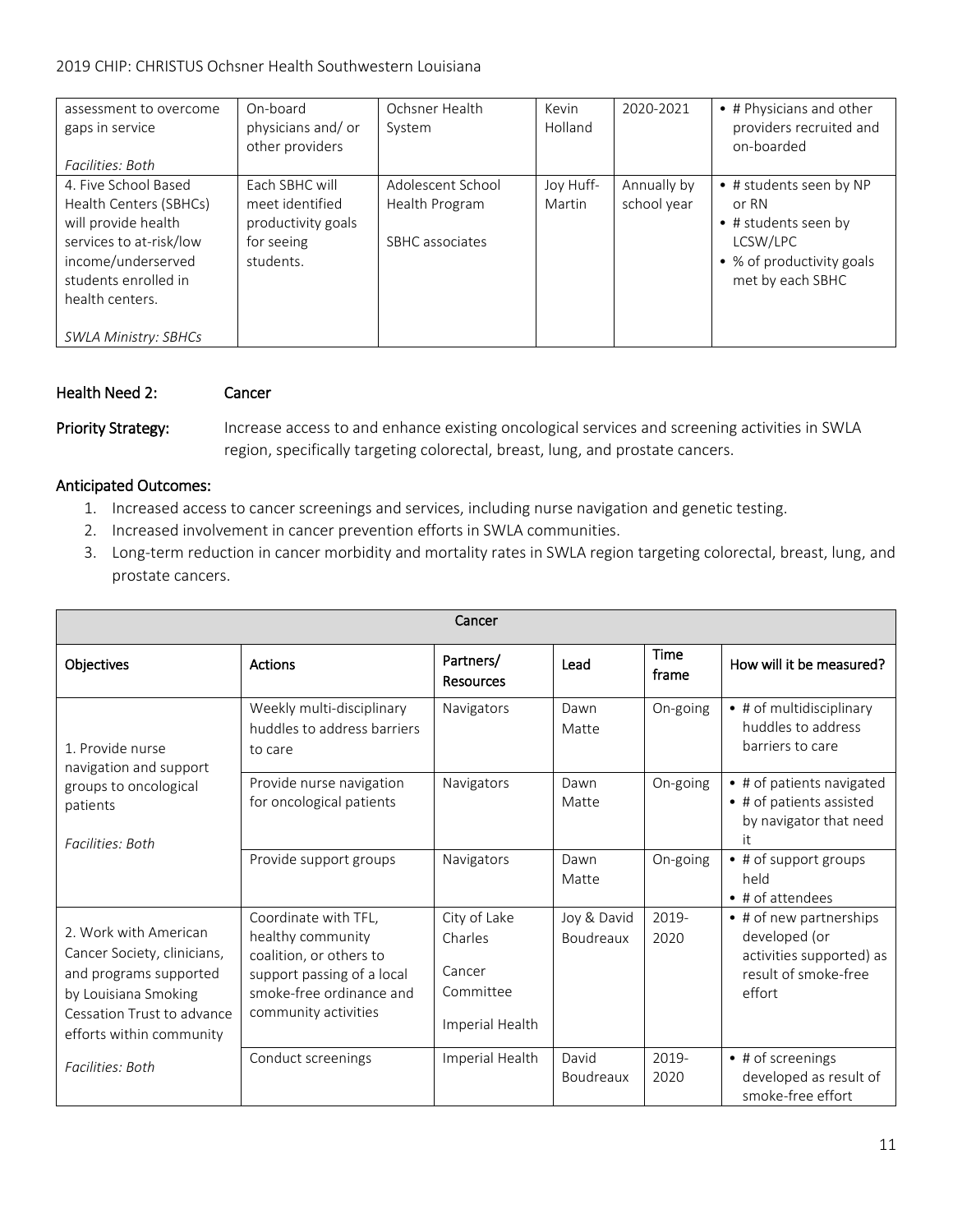### 2019 CHIP: CHRISTUS Ochsner Health Southwestern Louisiana

| 3. Connect with area<br>businesses and<br>community organizations<br>to provide cancer<br>screening and prevention<br>education materials.<br>Facilities: Both | Three (3) different cancer<br>screenings offered annually<br>(such as prostate, lung, and<br>skin cancer screenings)<br>along with navigation for<br>appropriate follow-up                     | Workplace<br>Wellness<br>Service Line<br>Leaders                            | Louise<br>McDaniel | Annually<br>through<br>2021 | • # of screenings by type<br>• # of patients provided<br>navigation for<br>additional follow-up                                                                                 |
|----------------------------------------------------------------------------------------------------------------------------------------------------------------|------------------------------------------------------------------------------------------------------------------------------------------------------------------------------------------------|-----------------------------------------------------------------------------|--------------------|-----------------------------|---------------------------------------------------------------------------------------------------------------------------------------------------------------------------------|
| 4. Increase patient access<br>to clinical trials, counseling<br>and education                                                                                  | Offer health risk<br>assessments to the broad<br>community. Fifteen (15%)<br>of patients identified as<br>moderate to High-risk will<br>be referred for further<br>genetic counseling/testing. | Navigators/edu<br>cators<br>Breast Program<br>Medical<br>Director<br>Myriad | Leah<br>Marcantel  | Annually<br>through<br>2021 | • # of assessments done<br>• % of target population<br>referred for genetic<br>testing<br>$\bullet$ # of patients who<br>obtained genetic<br>testing and follow-up<br>as needed |
| Facilities: Lake Area                                                                                                                                          | Provide counseling and<br>education to approximately<br>230 high-risk patients<br>annually                                                                                                     | Navigators/edu<br>cators<br>Breast Program<br>Medical<br>Director<br>Myriad | Leah<br>Marcantel  | Annually<br>through<br>2021 | • # high risk patients<br>that receive counseling<br>and education                                                                                                              |

### Health Need 3: Mental and Behavioral Health

Priority Strategy: Explore partnerships and strategies to improve the accessibility of mental and behavioral health services and resources.

- 1. Improved accessibility of mental health services and resources for populations at risk in SWLA.
- 2. Long-term reduction in poor mental health outcomes for populations at risk.

| Mental and Behavioral Health                                                                                                                                               |                                                                                                                                          |                                       |                     |               |                                                           |  |
|----------------------------------------------------------------------------------------------------------------------------------------------------------------------------|------------------------------------------------------------------------------------------------------------------------------------------|---------------------------------------|---------------------|---------------|-----------------------------------------------------------|--|
| <b>Objectives</b>                                                                                                                                                          | <b>Actions</b>                                                                                                                           | Partners/Resources                    | Lead                | Time<br>frame | How will it be measured?                                  |  |
| 1. Provide<br>interdisciplinary care led<br>by nursing staff and<br>specifically designed for<br>the adult population<br>between ages of 21-64.<br>Facilities: St. Patrick | Utilize 15-bed adult in-patient<br>unit for the uninsured and<br>underinsured designed for<br>mental health as well as dual<br>diagnoses | Internal<br>Interdisciplinary<br>team | Christin<br>Bennett | Ongoing       | • # Patients Admitted<br>(by payer)<br>• Avg daily census |  |
| 2. Provide<br>interdisciplinary care led<br>by nursing staff and<br>specially designed to<br>deliver geriatric care                                                        | Utilize 10-bed inpatient unit<br>designed to meet the needs<br>of patients over age 65.                                                  | Internal<br>Interdisciplinary<br>Team | Christin<br>Bennett | Ongoing       | • # of Patients Admitted<br>• Avg daily census            |  |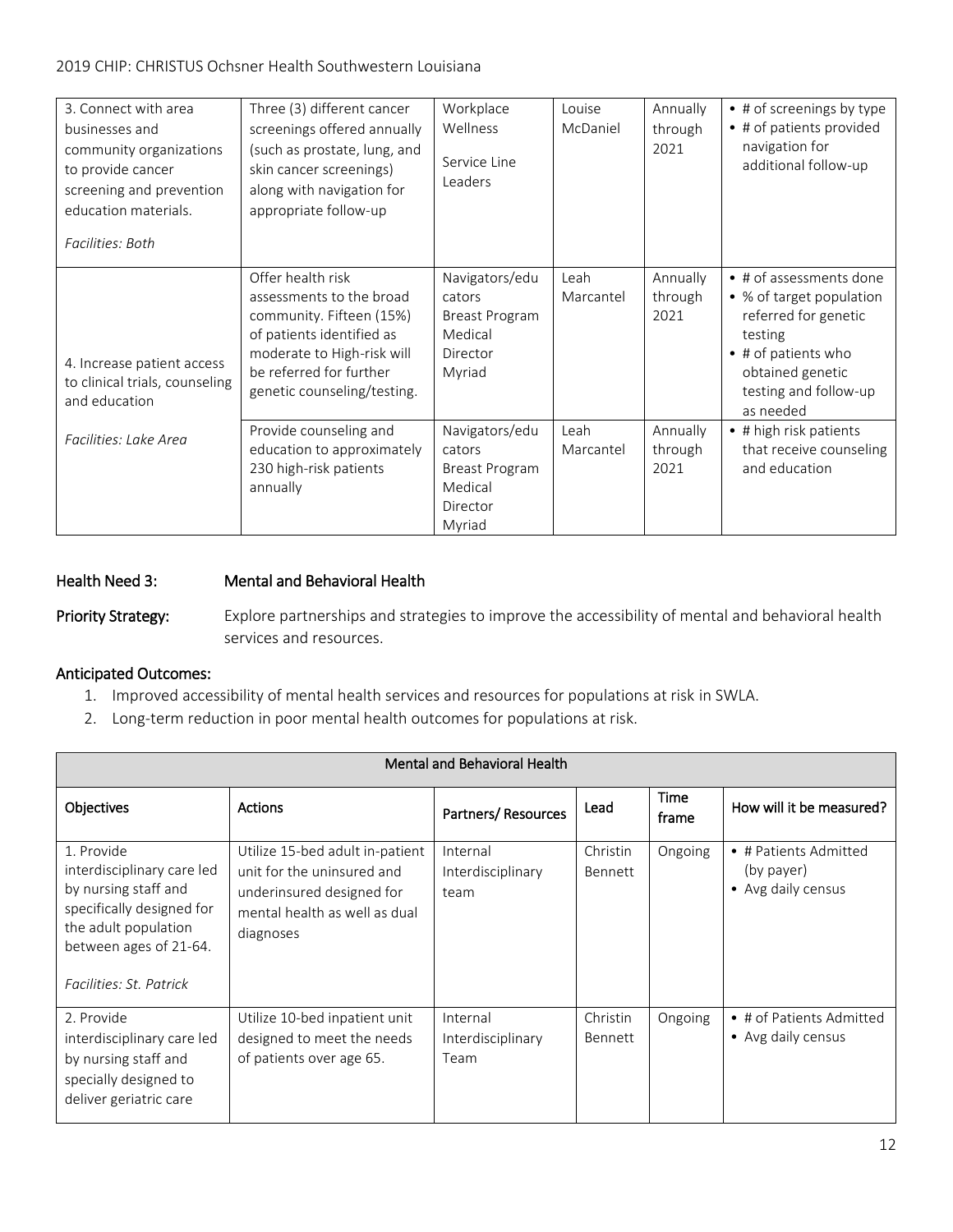### 2019 CHIP: CHRISTUS Ochsner Health Southwestern Louisiana

| At request of ED physician,<br>each patient with psychiatric<br>diagnosis or problem is<br>assessed for placement                                                     | Police/ sheriff's<br>office<br>Sound Physicians<br>Referral Sources | Christin<br>Bennett | Ongoing                               | $\bullet$ # of ED visits that<br>present with<br>psychiatric diagnosis<br>or problem<br>• # of placements made |
|-----------------------------------------------------------------------------------------------------------------------------------------------------------------------|---------------------------------------------------------------------|---------------------|---------------------------------------|----------------------------------------------------------------------------------------------------------------|
| LCSW evaluate 100% of<br>students seen that are<br>identified with behavioral<br>concerns                                                                             | Screening tool<br><b>LCSW</b><br>Referral Resources                 | Joy Huff-<br>Martin | Ongoing                               | • # of students<br>screened<br>• # of students IDed in<br>need of additional<br>services                       |
| Students are counseled on<br>site and/ or referred as<br>needed                                                                                                       | LCSW/LPC<br>provided onsite                                         | Joy Huff-<br>Martin | Ongoing                               | $\bullet$ # of referrals made<br>• # of students provided<br>counseling by LCSW                                |
| Form committee (5-8 people)<br>to develop plan.<br>Facilitate meetings as needed<br>(bi-monthly or quarterly)<br>Identify current community<br>resources that address | Internal Behavioral<br>Health team<br>Community<br>Resources        | Ginger<br>Disante   | 12<br>months<br>to<br>develop<br>plan | • Committee formed<br>• # Meetings held<br>• List of Resources<br>identified<br>• Plan developed               |
|                                                                                                                                                                       | substance abuse and gaps                                            |                     |                                       |                                                                                                                |

\*Note: Mental and Behavioral Health (MBH) services are not currently offered at Lake Area Hospital.

### Health Need 4: Chronic Disease Management

Priority Strategy: Provide opportunities for prevention, education, and direct services through the five SBHCs, the Cardiac Rehabilitation program, and Live Well seminars.

- 1. Increase in prevention activities.
- 2. Long-term reduction in prevalence of chronic conditions and unhealthy lifestyles in the community.

| <b>Chronic Disease Management</b>                                                                                                                                                           |                                                                                                                        |                                                                                                                                             |                    |                            |                                                                                                                          |
|---------------------------------------------------------------------------------------------------------------------------------------------------------------------------------------------|------------------------------------------------------------------------------------------------------------------------|---------------------------------------------------------------------------------------------------------------------------------------------|--------------------|----------------------------|--------------------------------------------------------------------------------------------------------------------------|
| Objectives                                                                                                                                                                                  | <b>Actions</b>                                                                                                         | Partners/<br><b>Resources</b>                                                                                                               | Lead               | Time frame                 | How will it be<br>measured?                                                                                              |
| 1. The five SBHCs provide<br>programs / education<br>specifically designed to<br>address obesity through<br>encouraging exercise and<br>healthy eating habits<br><b>SWLA Ministry: SBHC</b> | SBHCs provide<br>individualized diet and<br>exercise education to all<br>students with a BMI score<br>of 35 or greater | Cameron School<br>Board<br>Calcasieu School<br><b>Board</b><br><b>SBHC Associates</b><br>Louisiana Office<br>of Public Health<br>Adolescent | Joy Huff<br>Martin | Annually by<br>school year | $\bullet$ # of students<br>participating in<br>obesity education<br>• % of students with<br>lower BMI after<br>education |